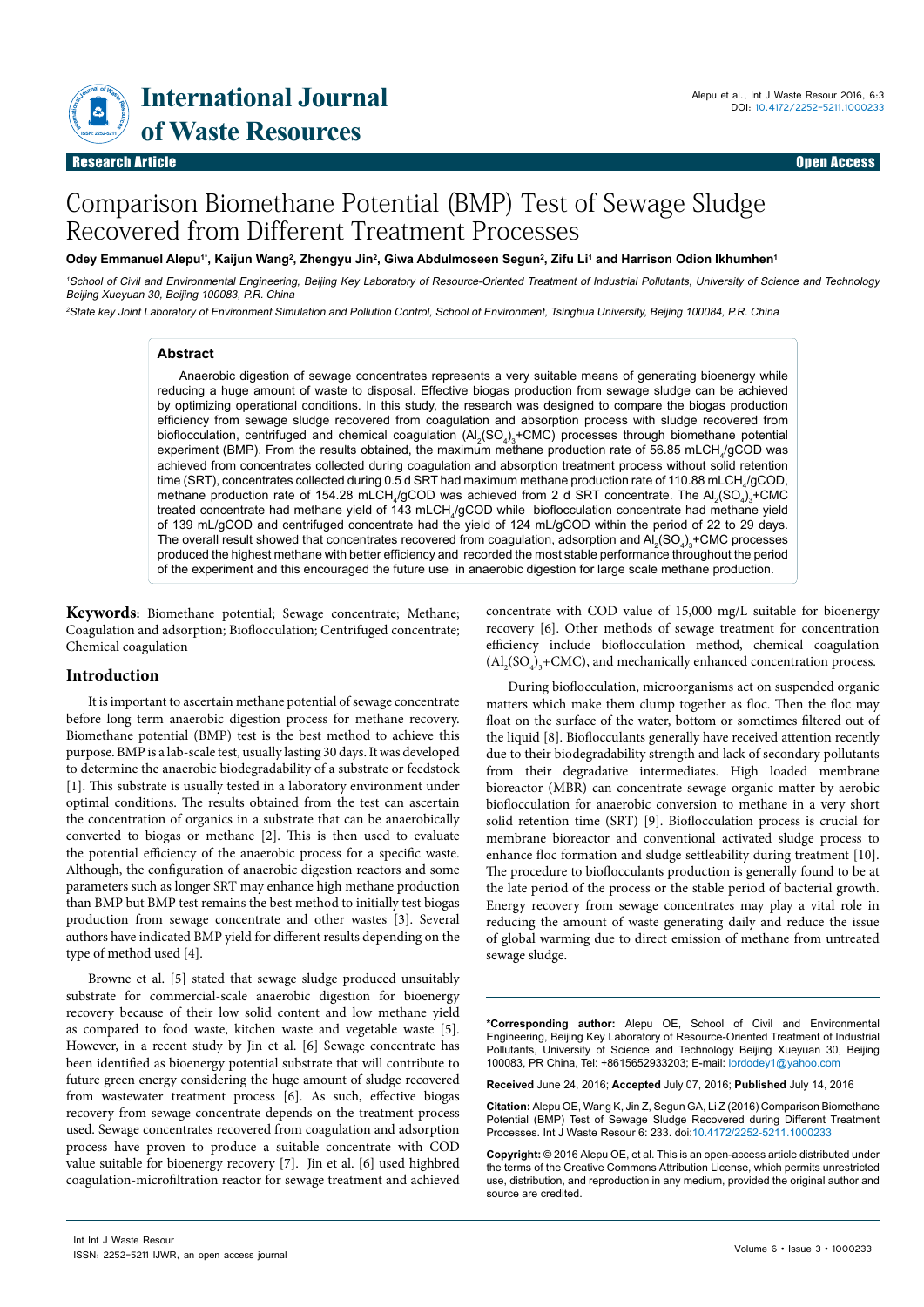However, apart from separate studies on bioenergy recovery from concentrated sewage, there are limited publications that properly assessed and compared the optimum methane potential of sewage concentrates recovered from several treatment processes. As the spectrum of potential substrates for biogas production expands to include sewage concentrates recovered from different processes and organic waste, a suitable approach to determine the methane potential of substrate is the BMP test. In this study, the experiment was designed to compare BMP of sewage concentrates collected from pilot-scale membrane coagulation and absorption process with BMP of substrates collected from bioflocculation, centrifuged and chemical coagulation  $\text{(Al}_2\text{(SO}_4)\text{,}+\text{CMC)}$  processes based on their methane proportion.

#### **Materials and Methods**

#### **Experimental setup**

The instrument reactor set up used for the experiment comprises of three units, a, b, c as indicated in Figure 1. It consists of a water bath that controls temperature with the reactors of 200 mL volume placed in the bath with a mixer that continuously stirred, A  $\mathrm{CO}_2$  fixing unit with NaOH that often absorb the  $\mathrm{CO}_2$  and hydrogen sulfide produced in the course of AD process, also consisting a gas measuring unit that comprises of 15 cells in which the gas is measured from water displacement. Vial glasses of 200 mL were provided, 50 mL of substrates was added to the bottles. One of the bottles served as a blank sample. In each of the bottles, 150 mL of BMP activator (microorganism) was added and 150 mL of pure water was added to the blank bottle, 0.5 g of NaHCO<sub>3</sub> was added to each of the three bottles, 2 mL of reagent A, 0.4 ml of reagent B, and 0.2 ml of reagent C,D, and E were added to the three bottles accordingly, the pH value of the three set up were checked. In a situation where the pH was above the required value of 6.8 and 7.0, several drops of hydrochloric acid (HCl) was added to drop or balance the value and when the pH value was too low, NaOH was added to step up the pH value, extra bottles were provided with sludge and 10 g/l of NaOH was added to each vial bottle, The three bottles were fixed into nitrogen gas tube to remove oxygen present in the reactor for about 5 minutes, the bottles were then connected to the BMP machine and the data software was restarted for the experiment to proceed.

#### **Sewage concentrate used**

The sewage concentrates used was taken from Xiao Jiahe municipal wastewater treatment plant in Beijing P.R China. The plant treats 20,000-ton sewage each day which is usually collected from nearby communities and had no mixture of industrial wastewater. The plant treats sewage with different processes including bioflocculation, chemical coagulation  $(Al_2(SO_4)_3 + CMC)$ , coagulation and absorption Page 2 of 5

process. BMP study was tested on all substrates simultaneously.

#### **Analytical method**

Anaerobic biodegradability test of the substrates was carried out using automatic methane potential test system of bioprocess Sweden. The system has the same measuring principles as conventional methane potential tests which made the result comparable with standard methods; however, it provides efficient information which provides a better understanding of the degradation dynamics behavior of a specific biomass substrate and improved process operations. Three criteria were used to evaluate BMP anaerobic feedstock in the lab and this includes feedstock characterization: This involves the test for chemical oxygen demand (COD), volatile suspended solids (VSS), pH, and total suspended solids (TSS). Results obtained prior to the experiment are used to know the quantity of feedstock needed to maintain the BMP or keep the BMP experiment stable for a long period, total biogas production: this was measured continuously throughout the BMP experiment by software designed for observing gas production, biogas analysis: Gas chromatography was often used to determine biogas composition during the BMP experiment. This instrument provides accurate and real measurements of the produced biogas during the BMP test. The set-up of gas chromatography enables it to determine the concentration of hydrogen gas, nitrogen, methane and carbon dioxide. Matrix laboratory (MATLAB) computing environment was used to simulate the overall results, plotting of functions and data analysis for efficient results interpretation. Previous studies documented the importance and efficiency of MATLAB in data analysis [11-16].

#### **Results and Discussion**

## **Bioflocculation, centrifuged and chemical coagulation**   $(Al_2(SO_4)_3 + CMC)$  substrate

Results from the three BMP test showed that bioflocculation substrate enhanced degradability in BMP process and produced methane rapidly. The gas production increased gradually from the beginning of the experiment to a stable state within  $7<sup>th</sup>$  day of the experiment as shown in Figure 2. Gas production was stable throughout the remaining period of the experiment. The result showed that there is a large variation in actual methane production from the stream of bioflloculation enhanced substrate. The average methane yield during the stable condition was 20 mL. Even though bioflocculated sewage sludge can be affected by numerous chemical, physical and biological parameters, the BMP results demonstrated that it is possible to initiate and maintain methane production from bioflocculated sludge by controlling the most important process performance factors as process performance was suggested to have influenced the stability in methane



Int Int J Waste Resour ISSN: 2252-5211 IJWR, an open access journal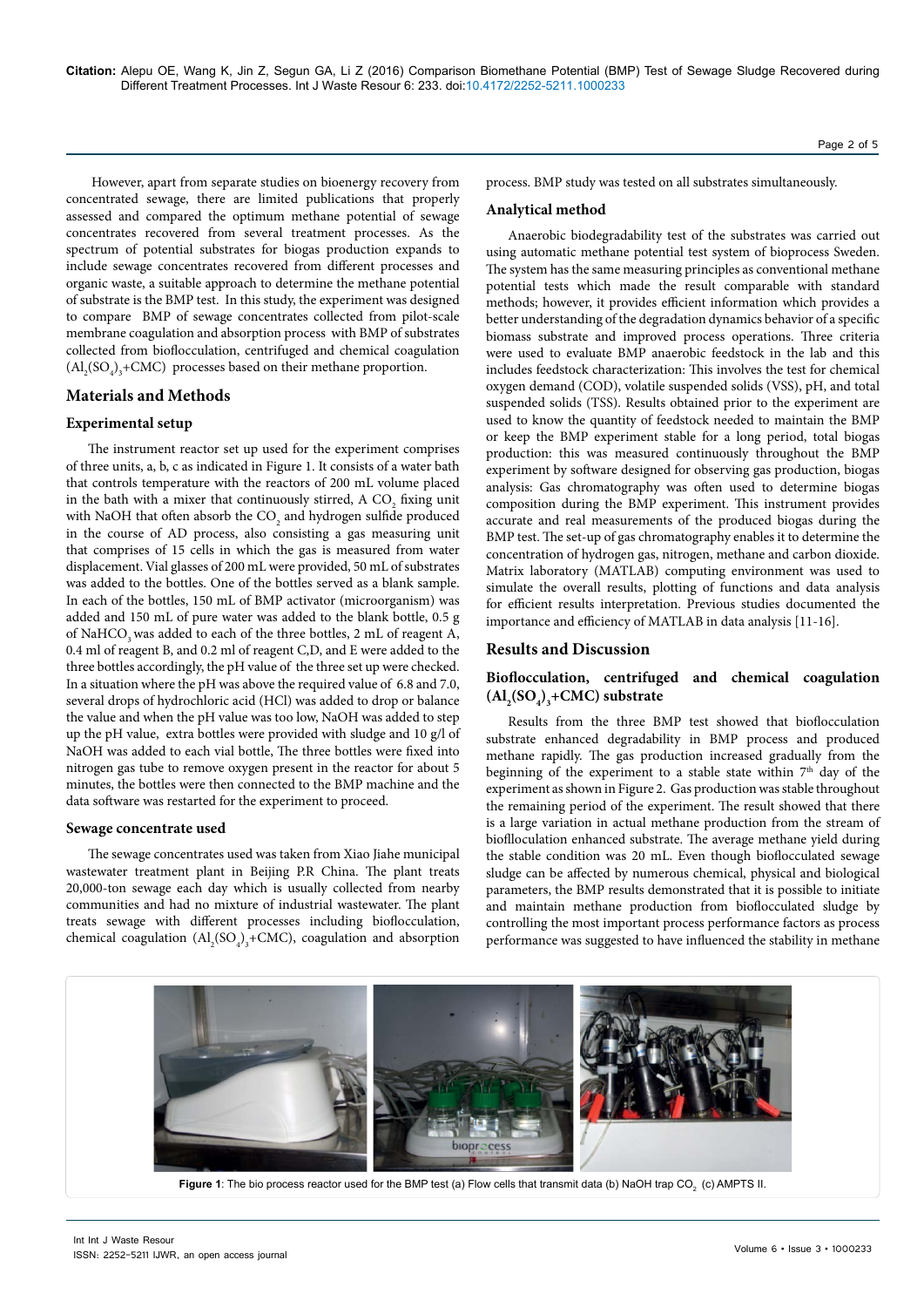production at the later stage of the experiment. Methane production from bioflocculated concentrate was characterized by rapid microbial biodegradation. This perhaps indicates that sewage sludge recovered from bioflocculation process is easily biodegradable and undergoes biodegradation quickly within few days of anaerobic digestion. Extracellular polymeric substances excreted from bacteria during bioflocculation is an important components that serve as carbon and energy during the digestion process and this was suggested to have influence methane production.

Chemical coagulation sewage sludge used was recovered from Ultrafiltration membrane that treats sewage with the addition of  $\text{Al}_2(\text{SO}_4)$ <sub>3</sub>+CMC when brought into contact with water, they formed positively charge aluminum hydroxide floc which agglomerates the negatively charged bacteria, clays, silt and organic matters causing them to settle at the bottom of the membrane. The sludge was then used as a substrate for BMP test. Results from the BMP test revealed that chemical coagulation process produced a suitable concentrate for anaerobic digestion process for biogas recovery. Biogas production was stable on the 8<sup>th</sup> day of the experiment with average volume of 19.4 mL.

Centrifuged concentrates refer to the sewage sludge that was mechanically sieved, the particles, and soluble organic matters were settled at the bottom as concentrates. The concentrate was used as feed substrate in the second vial BMP bottle. Gas production increased from the beginning to the  $8<sup>th</sup>$  day. The degradability and gas production fluctuated within 17 mL and 16 mL throughout the stable period of the experiment. The biochemical methane potential result from centrifuged sludge showed a significant difference when compared to bioflocculation and chemical coagulation sludge. Centrifuged sludge can undergo anaerobic biodegradation but the rate of production of methane from the sludge is very low. This was suggested to be as a result of the presence of easily degradable and none easily degradable organic particles that was forced to settle at the bottom during centrifugation. Easily degradable substances only were methanized during the 27 days BMP test. Biogas productions from bioflocculation enhance substrates was much higher than the mechanically enhanced substrate and  $\mathrm{Al}_{2}(\mathrm{SO}_{4})$ +CMC substrates.

#### **Methane yield**

Figure 3 depicts methane yield per gram COD of the three substrates. Biodegradability from the three processes revealed differences in methane yield. The  $\text{Al}_2(\text{SO}_4)_3 + \text{CMC}$  enhanced substrate had the highest methane yield of 143 mL/gCOD while the concentrate from bioflocculation had the second highest methane yield of 139 mL/ gCOD. The centrifuged substrate produced the lowest methane with the methane yield of 124 mL/gCOD. The BMP result conducted on the three different substrates collected revealed that biogas potential in sewage concentrates depends highly on the pretreatment process. The bioflocculation enhanced substrate and  $\text{Al}_2(\text{SO}_4)_3 + \text{CMC}$  enhanced substrate produced more biogas than the mechanically sieved or centrifuged substrate. However, the result here was compared to the BMP result from substrates collected from pilot-scale enhanced membrane coagulation reactor (E-MCR) which was treated with coagulation and adsorption process. The biodegradation kinetics was studied and the result showed that the biodegradability of the sewage concentrates used was different. The metabolic activity was different from the three samples. This was explained that the behavior of the sewage sludge was dependent on its ability to break down organic matter according to classes of biodegradation

### **BMP test result of concentrates recovered from coagulation and absorption process**

Concentrates were collected from enhanced membrane coagulation reactor (E-MCR) during different operational conditions (startup period, 0.5d and 2d SRT). The startup period had COD value within12081 mg/L. This was high because of the continuous concentration without discharge, and the concentrate value collected during 0.5 days SRT was within 6508 mg/L while the concentrates collected during 2 days SRT was within 8815 mg/L. Table 1 shows COD variation of the collected concentrates from E-MCR. The total solid per gram per liter during the startup period without discharge was within 12.5 g/L, 6.3 g/L during 0.5 d SRT and 8.9 during 2 days SRT. The result obtained during the BMP test is shown in Figure 4. The curve indicated that there was no delay in methane production which showed that these

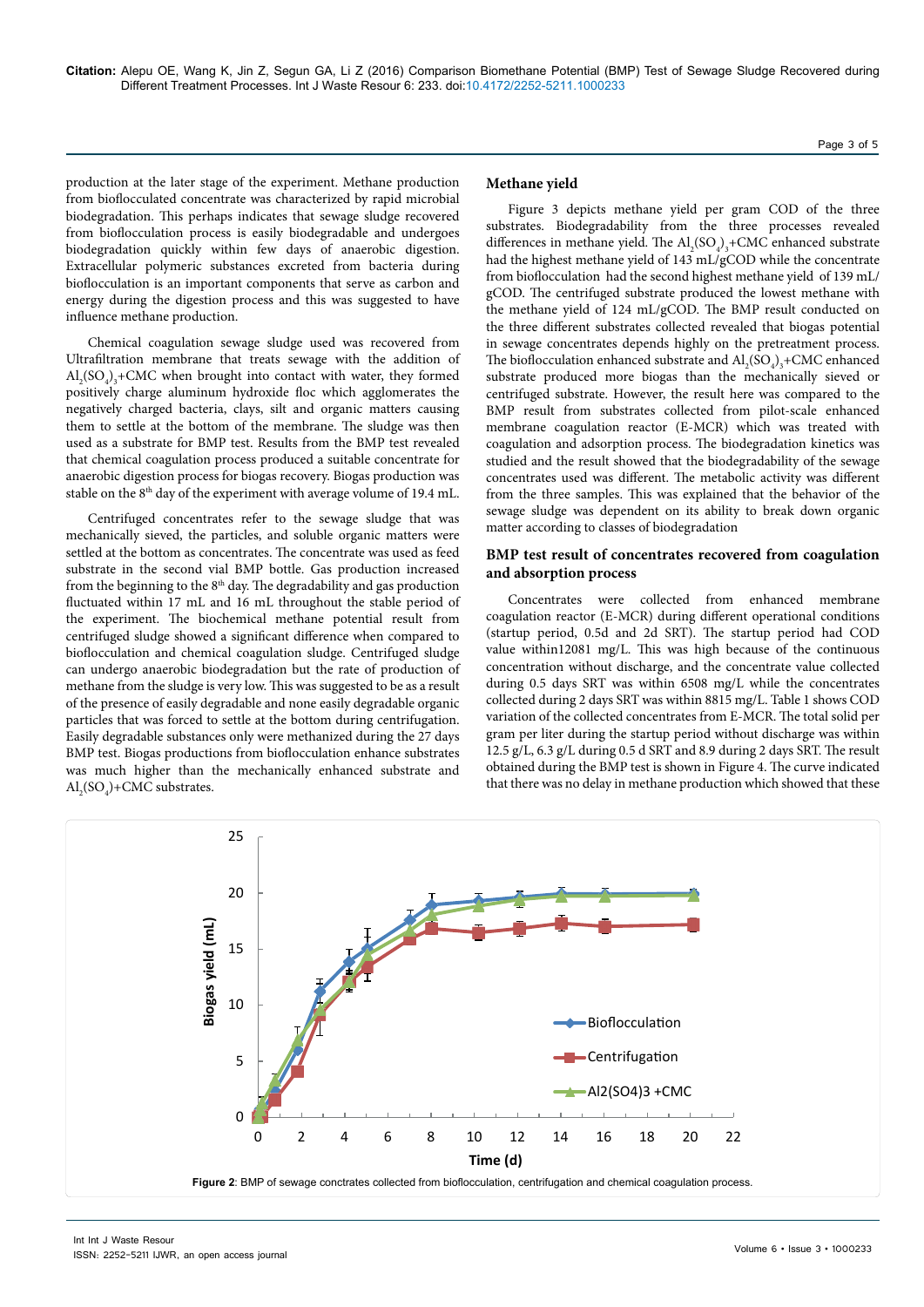**Citation:** Alepu OE, Wang K, Jin Z, Segun GA, Li Z (2016) Comparison Biomethane Potential (BMP) Test of Sewage Sludge Recovered during Different Treatment Processes. Int J Waste Resour 6: 233. doi:10.4172/2252-5211.1000233

Page 4 of 5





|                   | COD(mg/L)       | TS(g/L)        | VS <sub>q</sub> /L | рH   |
|-------------------|-----------------|----------------|--------------------|------|
| No Discharge      | $12081 \pm 345$ | $12.5 \pm 0.6$ | $6.5 \pm 0.2$      | 7.78 |
| SRT0.5d           | $6508 \pm 117$  | $6.3 \pm 0.2$  | $3.5 \pm 0.1$      | 7.82 |
| SRT <sub>2d</sub> | $8815 \pm 136$  | $8.9 \pm 0.3$  | $4.5 \pm 0.2$      | 7.79 |

| <b>Table 1:</b> COD variation of collected concentrate with different SRT conditions. |  |
|---------------------------------------------------------------------------------------|--|
|---------------------------------------------------------------------------------------|--|

sewage concentrates are highly biodegradable under suitable anaerobic digestion conditions. However, concentrates from 0.5 day SRT had the highest methane production rate even with the low COD concentration. The gas production increased gradually from the startup day to a stable state on the 4<sup>th</sup>day; the methane production per gram COD during the stable period was 180 ml  $\text{CH}_4/\text{g}$  COD while the production from concentrates collected during 2 d SRT was stable on day 10 but the

| Condition    | Anaerobic<br><b>Biodegradability</b> | Maximum methane production<br>$(mICH/gCOD-d)$ |
|--------------|--------------------------------------|-----------------------------------------------|
| No discharge | 0.42                                 | 56.85                                         |
| $0.5d$ SRT   | 0.53                                 | 110.88                                        |
| 2d SRT       | 041                                  | 154.28                                        |

**Table 2**: Anaerobic biodegradability of the sewage concentrate.

methane production was less than that of 0.5 d concentrate, with the production at the steady state within  $140 \text{ mICH}_4/\text{gCOD}$ . The period without discharge had the lowest biogas production. This is because it was difficult for the highly concentrated sewage to degrade and produce biogas. However, the suitable concentrate for the BMP test was the one from 0.5d SRT and 2 d SRT.